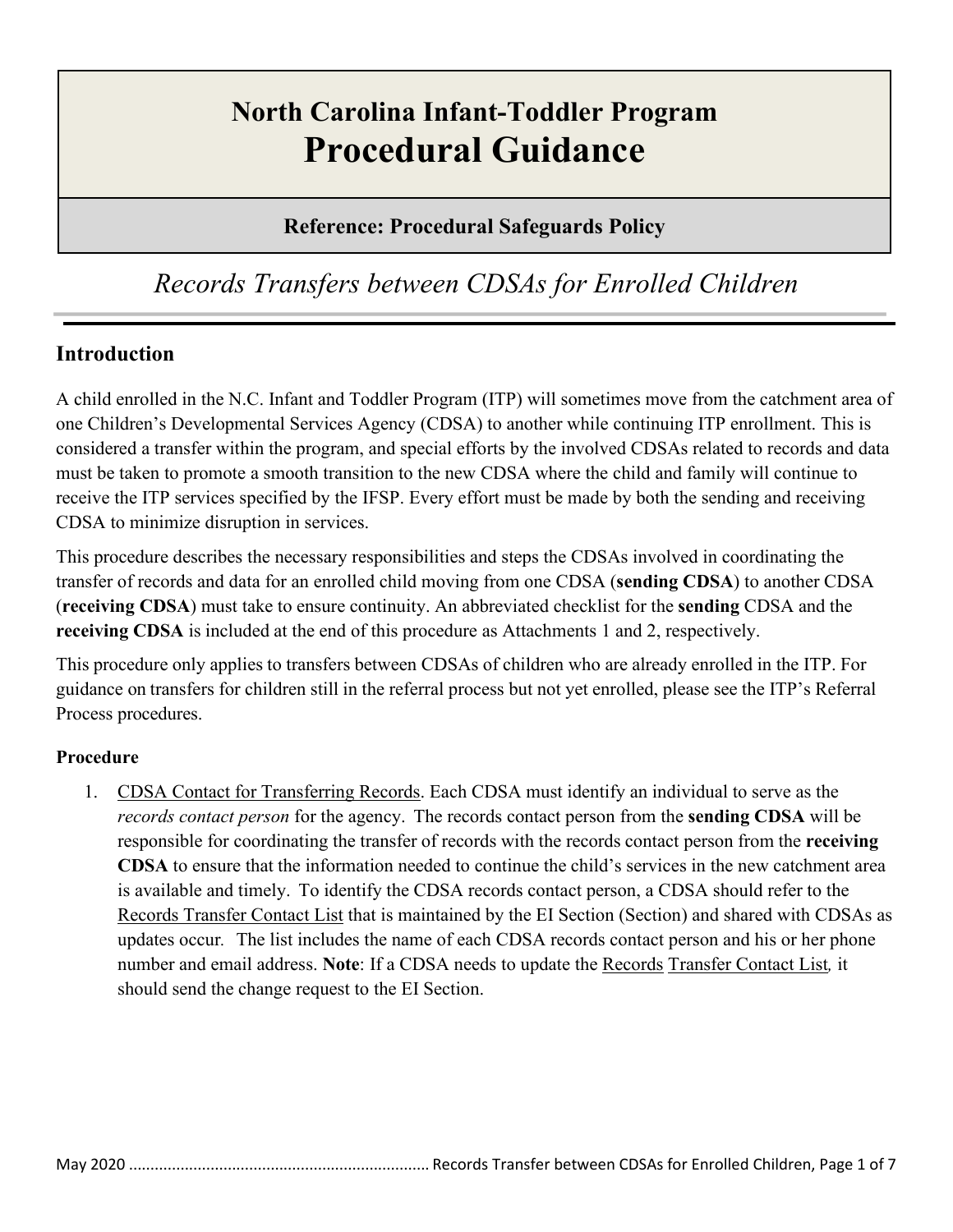- 2. Notification of Transfer. The **sending CDSA** must inform the **receiving CDSA** about the child and provide the **receiving CDSA** written documentation of the child's eligibility for the program. This is accomplished by sending the **receiving CDSA** a copy of the child's "*NC ITP Referral Form" (with appropriate updates)*, a copy of the child's "*NC ITP Eligibility Determination Documentation Form"*, a printout of the child's diagnoses from HIS (or ECHO for the Mecklenburg CDSA), and a copy of the child's current Individualized Family Service Plan (IFSP).
- 3. Record/Information Sharing. The child's original records are to be kept at the **sending CDSA**. A **copy** of the child's CDSA records (financial, service, and child outcome summary-COS) shall follow the child to the new CDSA.
	- o **Financial Records** include copies of the "*Financial Data Collection Form,*" "*Insurance Information Workshee*t," and the "*Financial Review and Hardship Adjustment Application.*" The **sending CDSA** must provide the **receiving CDSA** timely copies of these financial records and should be available to answer questions from the **receiving CDSA** about the family's *Sliding Fee Scale (SFS) determination*. The family's personal financial information (e.g., pay stubs, tax forms) that was submitted to the **sending CDSA** for the purpose of SFS determination is confidential and has a time limited purpose. Copies of personal financial information must not be released to any entity, including other CDSAs, without parental request and written consent.

The **receiving CDSA** is to make a notation in the child's financial record that the family's SFS percentage was determined prior to transfer and that the original financial documents are maintained by the **sending CDSA**. The **receiving CDSA** must obtain new financial information from the family and update the SFS determination: 1) when the family's financial situation has changed, 2) when it is time for the family's annual SFS review, and 3) when the child has moved to the catchment area to live with a new family that will have financial responsibility for the child. In a case such as this, the **receiving CDSA** must have the new family complete all financial forms.

- o **Service records** include copies of all client records created on the child including but not limited to the referral form, all evaluations, determination of eligibility documentation, IFSPs (including all IFSP reviews), service notes, and provider notes. If available, send the **receiving CDSA** copies of current assessment tools and data collected to monitor the child's ongoing development and progress. Medical records received from other agencies or providers are not to be sent to the **receiving CDSA** unless specifically requested.
- o **Child Outcome Summary (COS)**: The **sending CDSA** must provide a printed copy of the initial COS to the **receiving CDSA**. The **sending CDSA** may print the initial COS from the *Chart View of the child's record in HIS*.

The **sending CDSA** is responsible for entering the initial COS for enrolled children into HIS before the child transfers to the new catchment area. The **receiving CDSA** should not re-enter the initial COS into HIS.

4. Assignment of Service Coordinator. The **receiving CDSA** must ensure the designation of a Service Coordinator, who will see that the IFSP is updated with the family to reflect service delivery in the new catchment area and ensure that the service coordinator assignment is entered into HIS.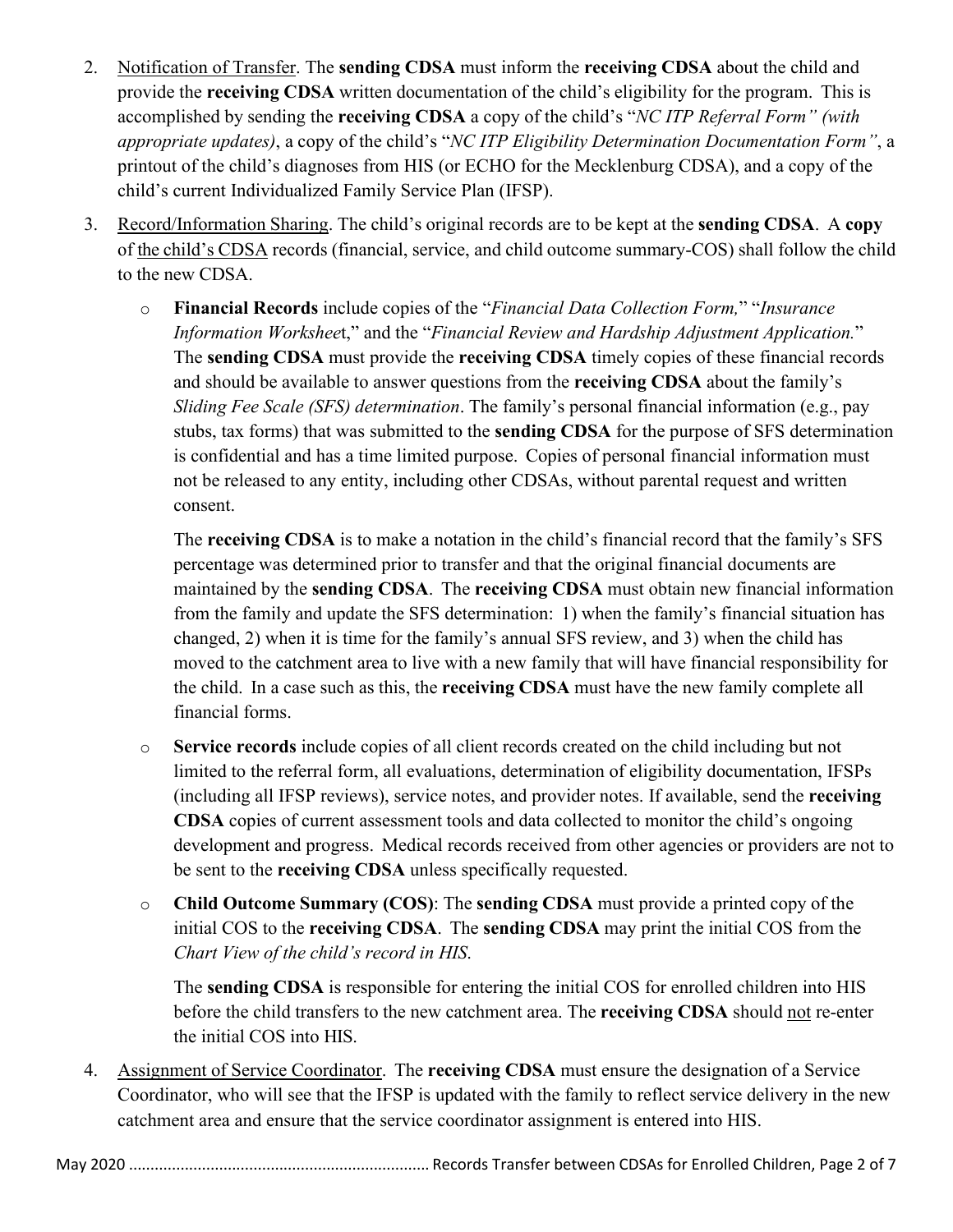- 5. Individualized Family Service Plan (IFSP). A child's eligibility and enrollment status in the NC ITP program does not change when a family moves to a different county or catchment area within North Carolina.
	- a) To best facilitate continuation of services in the new catchment area, the **sending CDSA** must ensure that the IFSP is current and that it outlines the ongoing services that the family should continue to receive in the new catchment area.
		- o The **sending CDSA** should end date all services on the EI Services screen in HIS to ensure that the child is no longer recorded in HIS as actively receiving the service at the **sending CDSA**.
		- o For each service that should be continued at the **receiving CDSA**, the **sending CDSA** should enter "Transferred to XXXX CDSA on XX/XX/XXXX in the "end date" fields on the paper copy of the IFSP.

This indicates that the service is no longer being provided by the **sending CDSA,** but it is not being "ended".

- b) The **receiving CDSA** will be given a current IFSP by the **sending CDSA** and the CDSA should begin services as soon as possible.
- c) The **receiving CDSA** should update the IFSP to include new service providers and other changes, as appropriate once the child is established in the new CDSA. (See Section 6 below for instruction on entering the IFSP and EI services into HIS).
- 6. Data System. Follow the instructions below to address the data entry requirements for children who are transferring:
	- a) **Sending CDSA:** In addition to writing an exit progress note in HIS, the **sending CDSA** must exit the child in HIS using the **ITP Transition/Exit module**. Enter an exit reason of "*Transferred to Another CDSA*." If the Local Educational Agency (LEA) has been notified about the child, this data must also be entered into HIS on the left-hand side of the ITP Transition/Exit screen.

#### b) **Receiving CDSA:**

- o The **receiving CDSA** must complete the **Registration module** to get the client into its CDSA system and root system code (RSC) in HIS.
- o The **receiving CDSA** should also **open a referral** for the child in HIS using the **Incoming Referrals** module. This referral will not be treated as a new referral for 45-day tracking purposes. However, the CDSA will need to enter **referral source data** as follows: Referral Source Type = *Other Referral Source* and Referral Source Category = *Other CDSA*. The **referral date** should be the date that the **receiving CDSA** receives a copy of the child's "NC ITP Referral Form" (with appropriate updates) and a copy of the child's "NC ITP Eligibility Determination Documentation Form" from the **sending CDSA**.
- o The **receiving CDSA** will also need to complete the **Reason for Closure** field in the **Incoming Referrals** module. This will help the program monitor the status of children who transfer between CDSAs.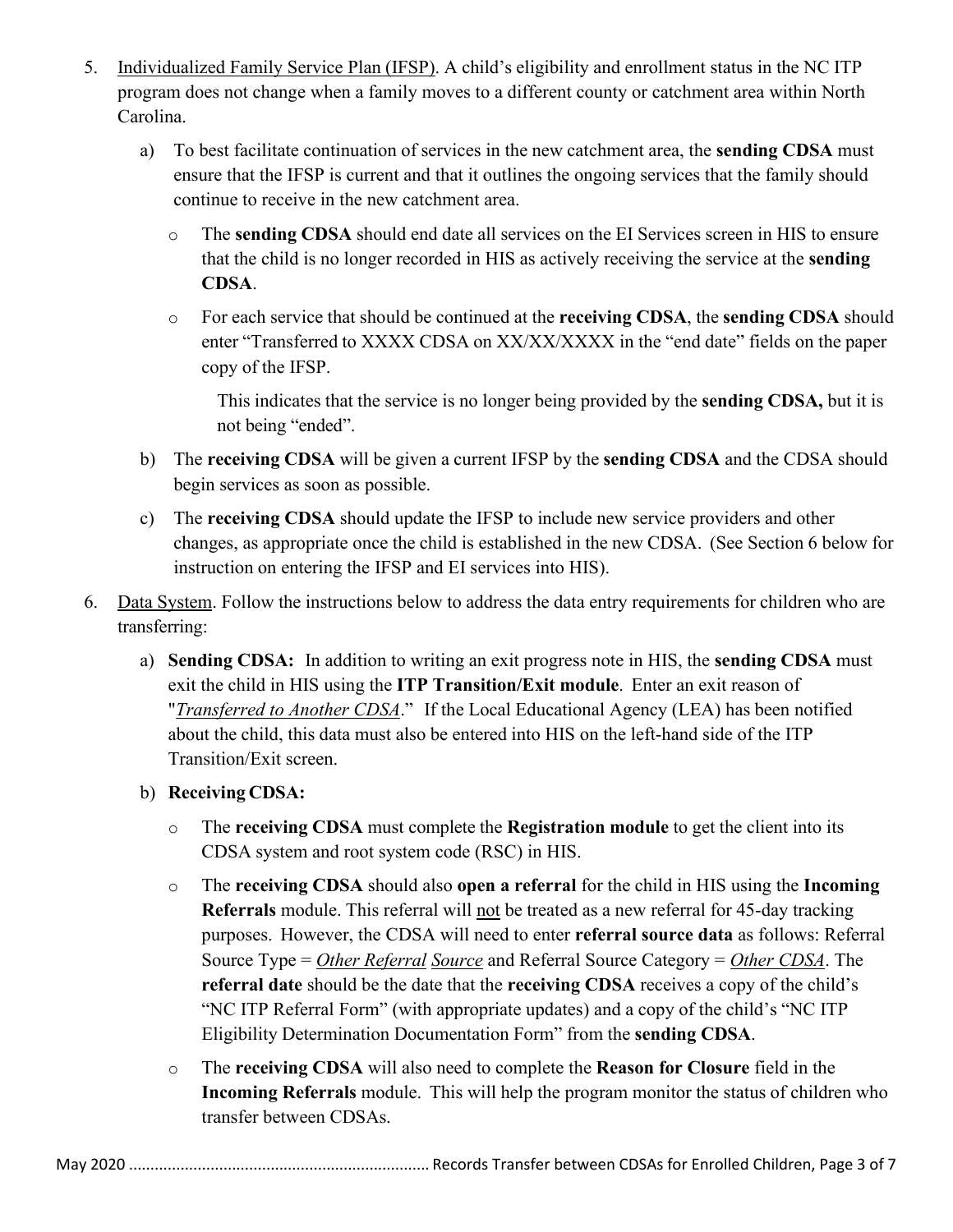- For children whose families follow through and continue with ITP services in the new catchment area, the closure reason for the referral in the **Incoming Referrals** module will be "IFSP Developed."
- For other children who do not continue services with the **receiving CDSA**, select the closure reason that best fits the situation.
- o Other HIS modules that are completed for new referrals are also required for transfers, such as *Assign Service Coordinator, Caseload Assignment (if using), Cross Episode Financial Eligibility, Financial Investigation, and other modules necessary for documenting the provision of services and billing for services.*
- o For the **Evaluation/Assessment module in HIS**, select the evaluation type "Subsequent." Complete the required values (in red) based on the child's initial eligibility (which was determined by the **sending CDSA**), including start date, evaluation date, and eligibility determination date. When searching for staff name use Practitioner ID "999" (Default Practitioner) for both fields. This will indicate that the staff at the **receiving CDSA** did not determine program eligibility for the child (See Figure 1, *Example of HIS Evaluation/Assessment Documentation for Receiving CDSA*).

| Evaluation/Assessment Type-         | Date Evaluation Completed                                                          |
|-------------------------------------|------------------------------------------------------------------------------------|
| · Subsequent<br>Initial<br>×        | 08/27/2014<br>싁<br>Υ                                                               |
| <b>Start Date</b>                   | Eligible                                                                           |
| $\Box$<br>÷<br>08/27/2014<br>T<br>Y | $\bullet$ Yes<br>No                                                                |
| Draft/Pending Approval/Final-       | Eligibility Determination Date                                                     |
| • Draft<br>Final                    | $\begin{array}{ c c c }\n\hline\n\bullet & T\n\end{array}$<br>08/27/2014<br>쉬<br>Y |
| Pending Approval                    | <b>Eligibility Category</b>                                                        |
| <b>Reviewing Staff</b>              | Developmental Delay                                                                |
|                                     | <b>Established Condition</b>                                                       |
| <b>Evaluation Complete</b>          |                                                                                    |
| N <sub>o</sub><br>() Yes            |                                                                                    |
| <b>Eligibility Determined by</b>    |                                                                                    |
| -Staff 1                            | Staff 3                                                                            |
| ×.                                  |                                                                                    |
| Q<br>PRACTITIONER, DEFAULT (000999) |                                                                                    |
| -Staff 2                            | -Staff 4                                                                           |
| O<br>PRACTITIONER, DEFAULT (000999) |                                                                                    |
|                                     |                                                                                    |

**Figure 1: Example of HIS Evaluation/Assessment Documentation for Receiving CDSA**

- o For children whose families agree to services at the **receiving CDSA**, enter the **IFSP** as either an "*Other Revision*" or as an "*Annual" or "Semi-Annual" review* if either of these is due when the child transfers to the **receiving CDSA**. Continue to calculate the **next review date** based on the **date of the initial IFSP**, which was developed by the IFSP team at the **sending CDSA**.
- o When entering **services** that are being continued, the **receiving CDSA** must use the **original service start date** from the **sending CDSA**'s IFSP. Since continuing services were started by the **sending CDSA**, the 30-day timeline does not apply to these services for the **receiving CDSA**; however, the **receiving CDSA** must start the continuing services as soon as possible to minimize disruption of the plan. For any new services added to the IFSP by the **receiving CDSA**, the 30-day timeline still applies.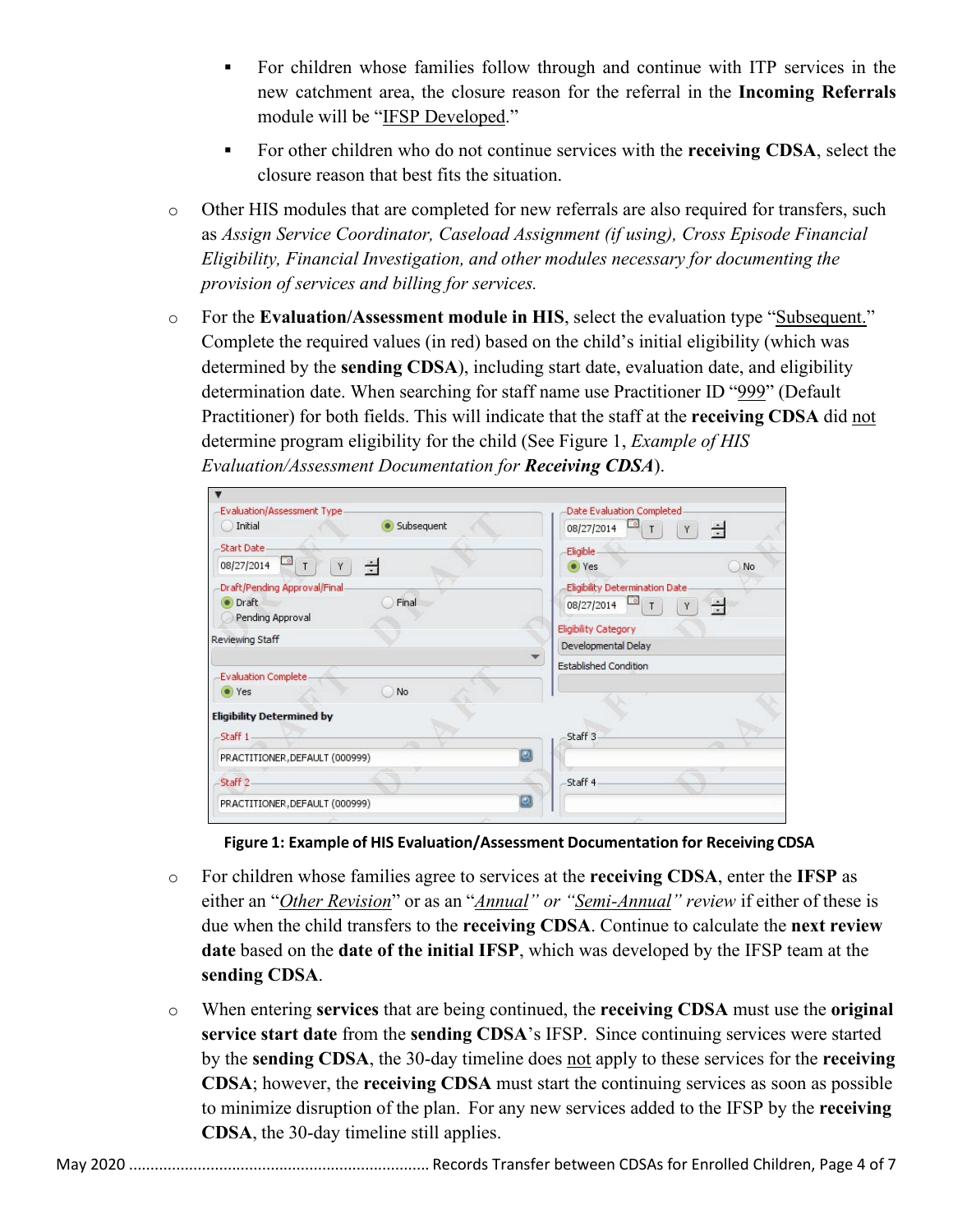| <b>TOPIC</b>                                          | <b>CHECKLIST FOR THE SENDING CDSA WHEN TRANSFERRING AN ENROLLED CHILD TO ANOTHER CDSA</b><br><b>WITHIN NORTH CAROLINA</b>                                                                                                                                                                                                                                                                                                                                                                                               |
|-------------------------------------------------------|-------------------------------------------------------------------------------------------------------------------------------------------------------------------------------------------------------------------------------------------------------------------------------------------------------------------------------------------------------------------------------------------------------------------------------------------------------------------------------------------------------------------------|
| Notifying the<br><b>Receiving CDSA</b><br>of Transfer | Send copies of the child's referral form (with appropriate updates), completed NC ITP Eligibility<br>$\Box$<br>Determination Documentation form, a printout of the child's diagnoses, and current IFSP to the<br>receiving CDSA.                                                                                                                                                                                                                                                                                        |
| <b>IFSP</b>                                           | Ensure that the child's IFSP is current and includes all of the services that the family plans to continue<br>0<br>after transferring to the receiving CDSA.                                                                                                                                                                                                                                                                                                                                                            |
| <b>El Services</b>                                    | Ensure that all continuing services are noted as "transferred to XXXX CDSA on XX/XX/XXXX in the "end<br>0<br>date" field(s) on the paper copy of the IFSP. Ensure ALL services on the EI Services screen in HIS are end<br>dated in sending CDSA's Root System Code.                                                                                                                                                                                                                                                    |
| Initial COS                                           | Ensure that the child's initial COS is complete and is entered into HIS.<br>0                                                                                                                                                                                                                                                                                                                                                                                                                                           |
|                                                       | Make a copy of the child's initial COS for the receiving CDSA. This can be accomplished by printing a<br>□<br>copy from HIS Chart View or by making a copy of the paper version of the initial COS.                                                                                                                                                                                                                                                                                                                     |
|                                                       | Do not prepare an exit COS for a child who is transferring to another CDSA. The receiving CDSA will<br>0<br>complete the exit COS when the child discharges from the program.                                                                                                                                                                                                                                                                                                                                           |
| <b>Records Contact</b>                                | Coordinate the secure transfer of records and data to the receiving CDSA with the CDSA's records<br>0<br>contact person. Refer to the Records Transfer Contact List to identify the records contact person at the<br>receiving CDSA. If you do not have the Records Transfer Contact List, contact the EI Section to obtain a<br>copy.                                                                                                                                                                                  |
| Transferring                                          | Keep the child's original records at the sending CDSA. Do not transfer them to the receiving CDSA.<br>□                                                                                                                                                                                                                                                                                                                                                                                                                 |
| Records to the<br><b>Receiving CDSA</b>               | Do not release copies of the family's personal financial information (e.g., pay stubs, tax forms) to any<br>□<br>entity, including to other CDSAs, without parental request and written consent.                                                                                                                                                                                                                                                                                                                        |
|                                                       | Do not release copies of medical records received from other agencies or providers unless specifically<br>□<br>requested. Note: This does not apply to developmental and specialty evaluations that were used to<br>determine program eligibility and to develop the child's IFSP.                                                                                                                                                                                                                                      |
|                                                       | Send a copy of the child's records (financial, service, and COS) to the receiving CDSA:                                                                                                                                                                                                                                                                                                                                                                                                                                 |
|                                                       | Financial Records include copies of the "Financial Data Collection Form," "Insurance Information<br>$\circ$<br>Worksheet," and the "Financial Review and Hardship Adjustment Application."                                                                                                                                                                                                                                                                                                                              |
|                                                       | Service records include copies of all client records created on the child, including but not limited to the<br>$\circ$<br>referral form, all evaluations, determination of eligibility documentation form, IFSPs (including all IFSP<br>reviews), service notes, provider notes, and other relevant records such as current assessment tools<br>and data that have been collected to monitor the child's development and progress. Also include a<br>printout of the Accounting of Disclosures screen from HIS if used. |
|                                                       | Initial COS - ensure that the initial COS is entered into HIS, and that a paper copy of the initial COS is<br>$\circ$<br>copied or printed from HIS Chart View and sent to receiving CDSA.                                                                                                                                                                                                                                                                                                                              |
| <b>Exiting the Child</b><br>in HIS                    | Ensure that all relevant and available data have been entered into HIS, e.g., LEA notification, TPC date,<br>0<br>transition plan date, service start dates and end dates, reasons for delay, service notes, IFSP and IFSP<br>review data, initial COS data, evaluation and assessment data, service coordinator assignments, etc.                                                                                                                                                                                      |
|                                                       | Exit the child in HIS with an exit reason of "Transferred to Another CDSA." Note: Include this same exit<br>$\Box$<br>reason in the child's exit progress note and include the name of the receiving CDSA.                                                                                                                                                                                                                                                                                                              |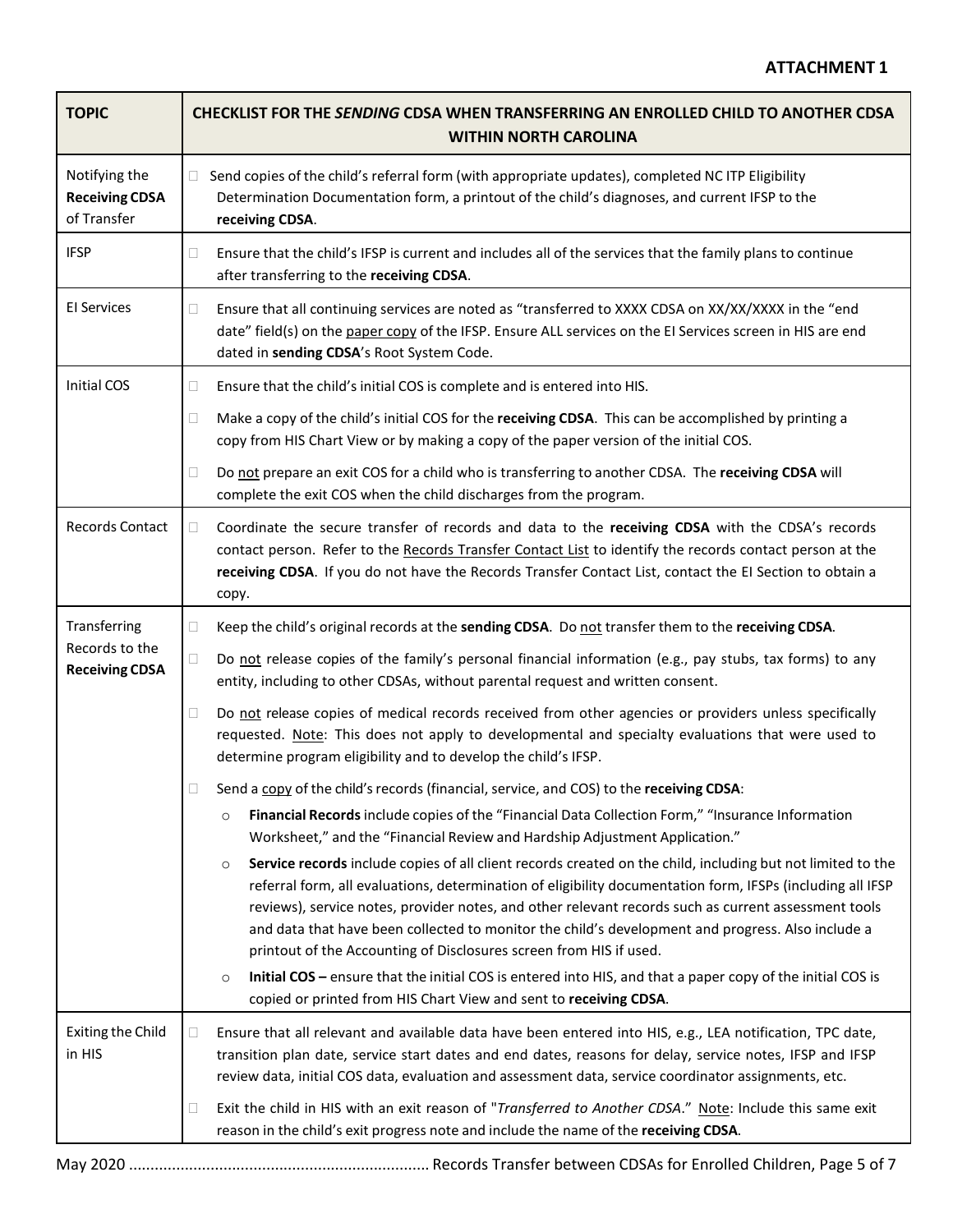| <b>TOPIC</b>                                                       | <b>CHECKLIST FOR THE RECEIVING CDSA</b>                                                                                                                                                                                                                                                                                                                                                                                                                                                                                                                                                                                                                                                                                                                                                                                                                                                                                                                                                                                                                                                                                                                                                                                                                                                                                                                                                                                                                                                                                                                                                                                                                                                                                                                                                                                                                      |
|--------------------------------------------------------------------|--------------------------------------------------------------------------------------------------------------------------------------------------------------------------------------------------------------------------------------------------------------------------------------------------------------------------------------------------------------------------------------------------------------------------------------------------------------------------------------------------------------------------------------------------------------------------------------------------------------------------------------------------------------------------------------------------------------------------------------------------------------------------------------------------------------------------------------------------------------------------------------------------------------------------------------------------------------------------------------------------------------------------------------------------------------------------------------------------------------------------------------------------------------------------------------------------------------------------------------------------------------------------------------------------------------------------------------------------------------------------------------------------------------------------------------------------------------------------------------------------------------------------------------------------------------------------------------------------------------------------------------------------------------------------------------------------------------------------------------------------------------------------------------------------------------------------------------------------------------|
| Notification of<br>Transfer                                        | Receive notification of transfer from the sending CDSA.<br>0<br>This is accomplished when the sending CDSA provides the receiving CDSA a copy of the child's "NC ITP<br>$\circ$<br>Referral Form" (with appropriate updates), a copy of the child's "NC ITP Eligibility Determination<br>Documentation Form," a printout of the child's diagnoses, the child's current "IFSP", and any other<br>relevant documentation.                                                                                                                                                                                                                                                                                                                                                                                                                                                                                                                                                                                                                                                                                                                                                                                                                                                                                                                                                                                                                                                                                                                                                                                                                                                                                                                                                                                                                                      |
| Records Contact                                                    | Coordinate the transfer of records and data with the sending CDSA's records contact person. Refer to<br>П<br>the Records Transfer Contact List to identify the records contact person at the sending CDSA. If you do<br>not have the Records Transfer Contact List, contact the EI Section for a copy.                                                                                                                                                                                                                                                                                                                                                                                                                                                                                                                                                                                                                                                                                                                                                                                                                                                                                                                                                                                                                                                                                                                                                                                                                                                                                                                                                                                                                                                                                                                                                       |
| Records<br>Transfer<br>Financial<br>Records & SFS<br>Determination | Receive a copy of the child's records (financial, service, and COS) from the sending CDSA, and set-up<br>u<br>record keeping according to local procedures:<br>Financial Records include copies of the "Financial Data Collection Form," "Insurance Information<br>$\circ$<br>Worksheet," and the "Financial Review and Hardship Adjustment Application." Original financial<br>documents collected at the time of enrollment and any annual updated documents are confidential<br>and will be held by the sending CDSA, unless there is a request and parent consent.<br>Service records include copies of all client records created on the child, including but not limited to the<br>$\circ$<br>referral form, all evaluations, determination of eligibility documentation form, IFSPs (including all IFSP<br>reviews), service notes, provider notes, and other relevant records such as completed ongoing<br>assessment tools and data. Initial COS - The sending CDSA will enter the initial COS into HIS under its<br>own root system code (RSC) and will provide a printed copy of the initial COS to the receiving CDSA.<br>The receiving CDSA should not re-enter the initial COS into HIS.<br>Make a notation in the child's financial record that the family's SFS percentage was determined prior to<br>0<br>transfer and that the original financial documents were maintained by the sending CDSA.<br>The receiving CDSA must obtain new financial information and update the SFS determination: 1) when<br>$\circ$<br>the family's financial situation has changed, 2) when it is time for the family's annual SFS review, and<br>3) when the child has moved to the catchment area to live with a new family that will have financial<br>responsibility for the child. In a case such as this, the receiving CDSA must have the new family |
| <b>EISC Assignment</b>                                             | complete all financial forms.<br>Designate a Service Coordinator who will see that the IFSP is updated with the family to reflect service<br>u<br>delivery in the new catchment area. Enter the assigned Service Coordinator into HIS using the Assign<br>Service Coordinator module.                                                                                                                                                                                                                                                                                                                                                                                                                                                                                                                                                                                                                                                                                                                                                                                                                                                                                                                                                                                                                                                                                                                                                                                                                                                                                                                                                                                                                                                                                                                                                                        |
| IFSP Update &<br>Continuing<br>Services                            | Update the IFSP to include new service providers and other changes, as appropriate. Enter the required<br>0<br>IFSP and service data into HIS using the IFSP module and the EI Services module, respectively.<br>Begin services as soon as possible. Since continuing services were started at the sending CDSA, the 30-<br>$\circ$<br>day timeline does not apply to these services; however, the receiving CDSA must start the continuing<br>services as soon as possible to minimize disruption of the plan. In the EI Services module, select No<br>Delay for an ongoing service started by the sending CDSA.<br>For any new services added to the IFSP by the receiving CDSA, the 30-day timeline still applies and, if<br>$\circ$<br>needed, an appropriate response should be selected from the Reason for Delay drop-down menu in the<br>El Services module of HIS for these new service(s).                                                                                                                                                                                                                                                                                                                                                                                                                                                                                                                                                                                                                                                                                                                                                                                                                                                                                                                                                         |

*(continued on next page)*